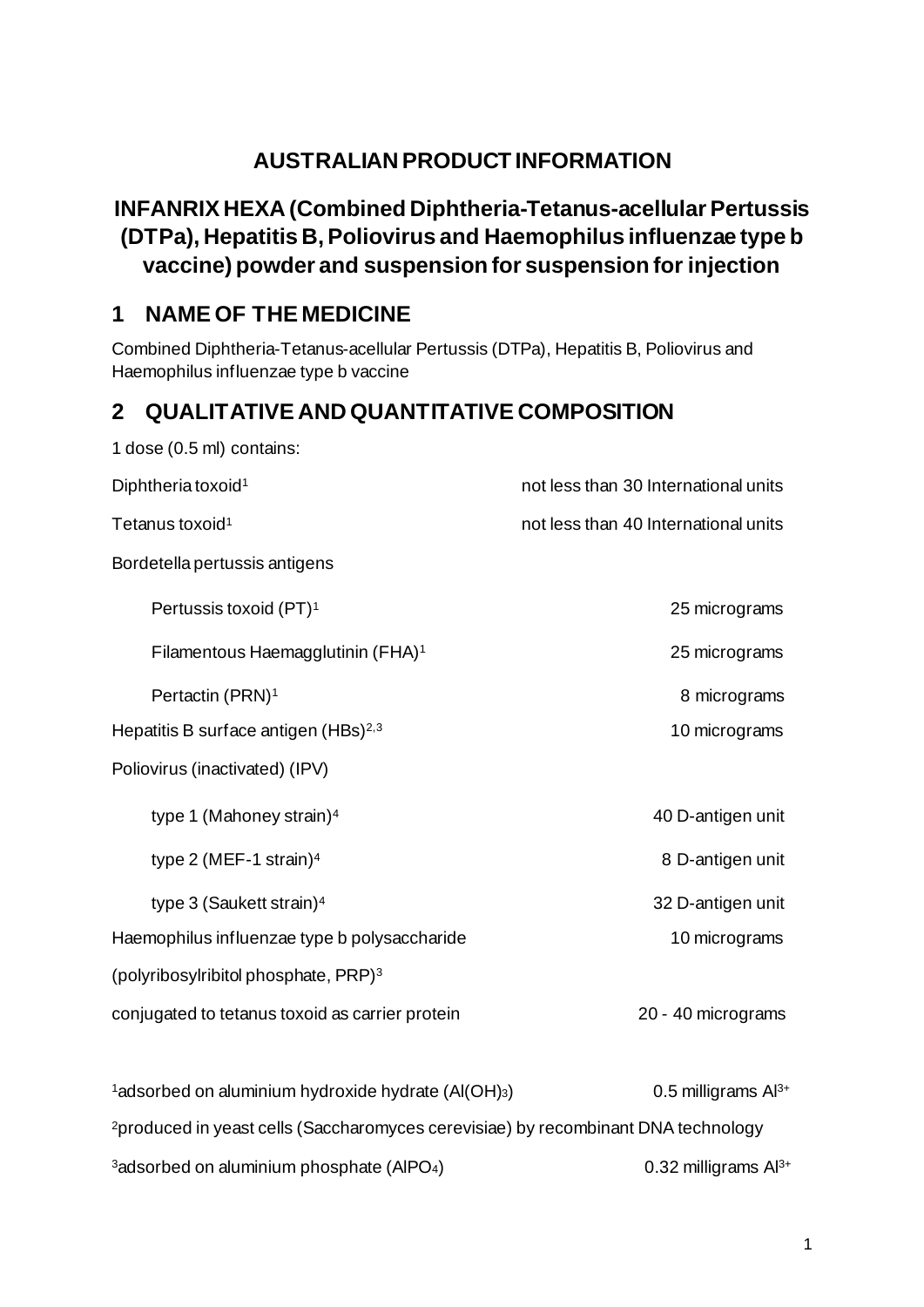4propagated in VERO cells

## **List of excipients with known effect**

INFANRIX HEXA also contains residual amounts of neomycin sulfate and polymyxin B sulfate, which is carried over from the manufacturing process.

For the full list of excipients, see Section 6.1 LIST OF EXCIPIENTS.

# **3 PHARMACEUTICAL FORM**

Powder and suspension for suspension for injection.

The DTPa-HBV-IPV component is presented as a turbid white suspension. Upon storage, a white deposit and clear supernatant can be observed. This is a normal observation.

The Hib component is presented as a white pellet.

# **4 CLINICAL PARTICULARS**

# **4.1 THERAPEUTIC INDICATIONS**

INFANRIX HEXA is indicated for primary immunisation of infants from the age of 6 weeks against diphtheria, tetanus, pertussis, hepatitis B, poliomyelitis, and *Haemophilus influenzae* type b.

INFANRIX HEXA is also indicated for use as booster dose if boosting with hepatitis B, poliomyelitis, and *Haemophilus influenzae* type b, as well as diphtheria, tetanus and pertussis is required.

The use of INFANRIX HEXA should be in accordance with official recommendations.

Refer to Section 4.2 DOSE AND METHOD OF ADMINISTRATION for further information

# **4.2 DOSE AND METHOD OF ADMINISTRATION**

INFANRIX HEXA is for deep intramuscular injection.

Before use of the vaccine, the INFANRIX HEXA suspension should be well shaken in order to obtain a homogeneous turbid white suspension. The DTPa-HBV-IPV suspension and the Hib pellet should be inspected visually for any foreign particulate matter and/or any variation of physical aspect. In the event of either being observed, do not administer the vaccine.

INFANRIX HEXA must be reconstituted by adding the entire contents of the pre-filled syringe containing the liquid component to the vial containing the Hib pellet.

After the addition of the liquid component to the pellet, the mixture should be well shaken until the pellet is completely dissolved in the suspension.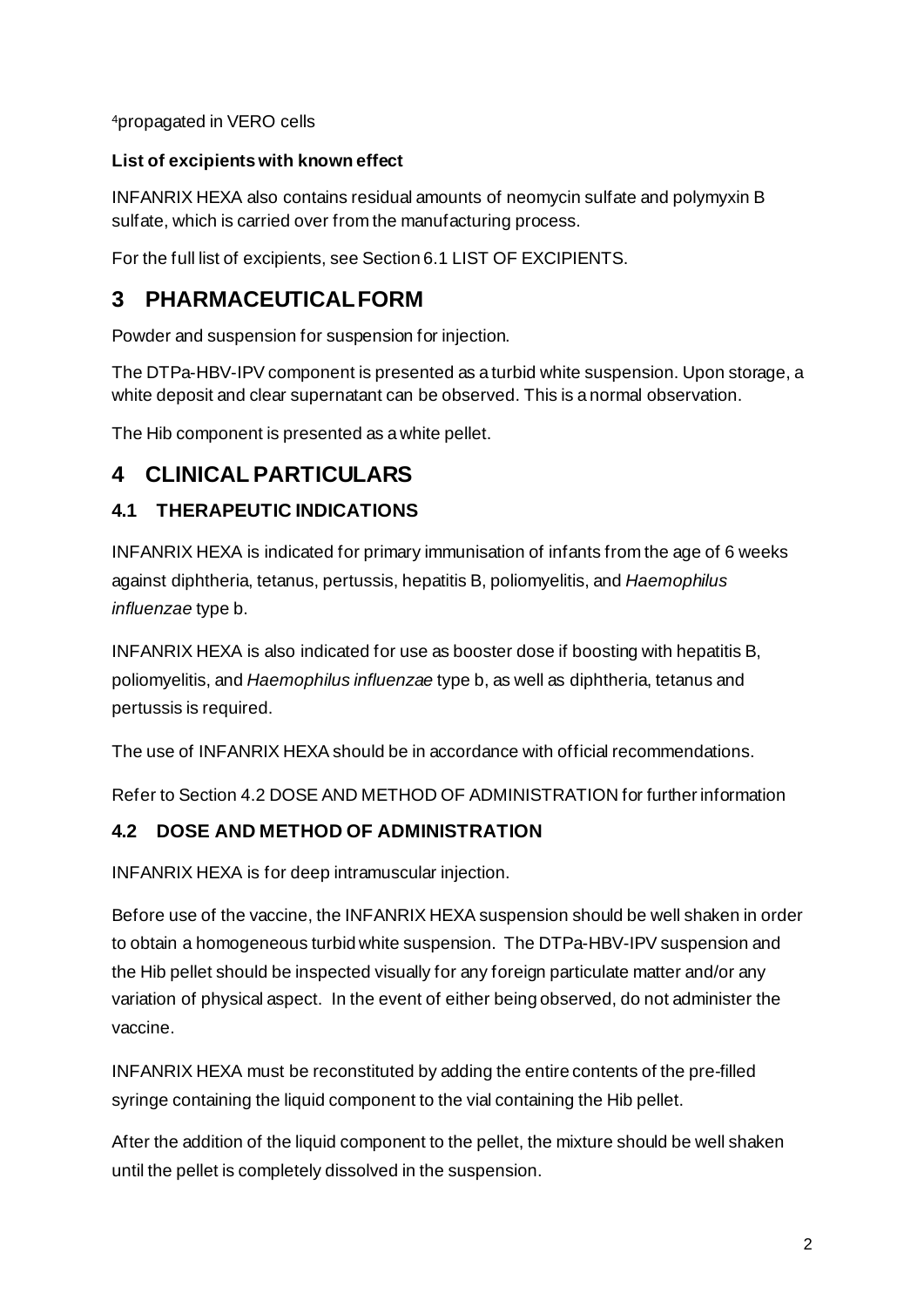It is good clinical practice to only inject a vaccine when it has reached room temperature. In addition, a vial at room temperature ensures sufficient elasticity of the rubber closure to minimise any coring of rubber particles. To achieve this, the vial should be kept at room temperature (25  $\pm$  3 °C) for at least five minutes before connecting the pre-filled syringe and reconstituting the vaccine.

The reconstituted vaccine presents as a slightly more cloudy suspension than the liquid component alone. This is a normal observation.

The reconstituted vaccine should be inspected visually for any foreign particulate matter and/or abnormal physical appearance. In the event of either being observed, discard the vaccine.

After reconstitution, the vaccine should be injected immediately. However, the vaccine may be kept for up to 8 hours at room temperature.

Withdraw the entire contents of the vial.

## **Dosage**

After reconstitution, each dose consists of a 0.5 ml ready to use sterile suspension.

## **Administration**

INFANRIX HEXA is administered by deep intramuscular injection. THE VACCINE SHOULD NEVER BE ADMINISTERED INTRAVENOUSLY.

INFANRIX HEXA should be injected intramuscularly in the anterolateral aspect of the thigh or the deltoid region of the arm. The recommended dose (0.5 ml) of vaccine must be administered.

The primary immunisation course of INFANRIX HEXA consists of two or three doses (of 0.5 ml) (see Section 5.1 PHARMACODYNAMIC PROPERTIES, Clinical trials for schedules evaluated in clinical trials).

| Primary<br>vaccination | <b>Booster</b><br>vaccination        | <b>General considerations</b>                                                                                                                                                                                                            |
|------------------------|--------------------------------------|------------------------------------------------------------------------------------------------------------------------------------------------------------------------------------------------------------------------------------------|
| Full-term infants      |                                      |                                                                                                                                                                                                                                          |
| 3-dose                 | A booster<br>dose may be<br>given.*  | There should be an interval of at least 1 month<br>$\bullet$<br>between primary doses.<br>When giving a booster dose, this should be at<br>$\bullet$<br>least 6 months after the last priming dose and<br>at or before 18 months of age. |
| 2-dose                 | A booster<br>dose must be<br>given.* | There should be an interval of at least 1 month<br>$\bullet$<br>between primary doses.                                                                                                                                                   |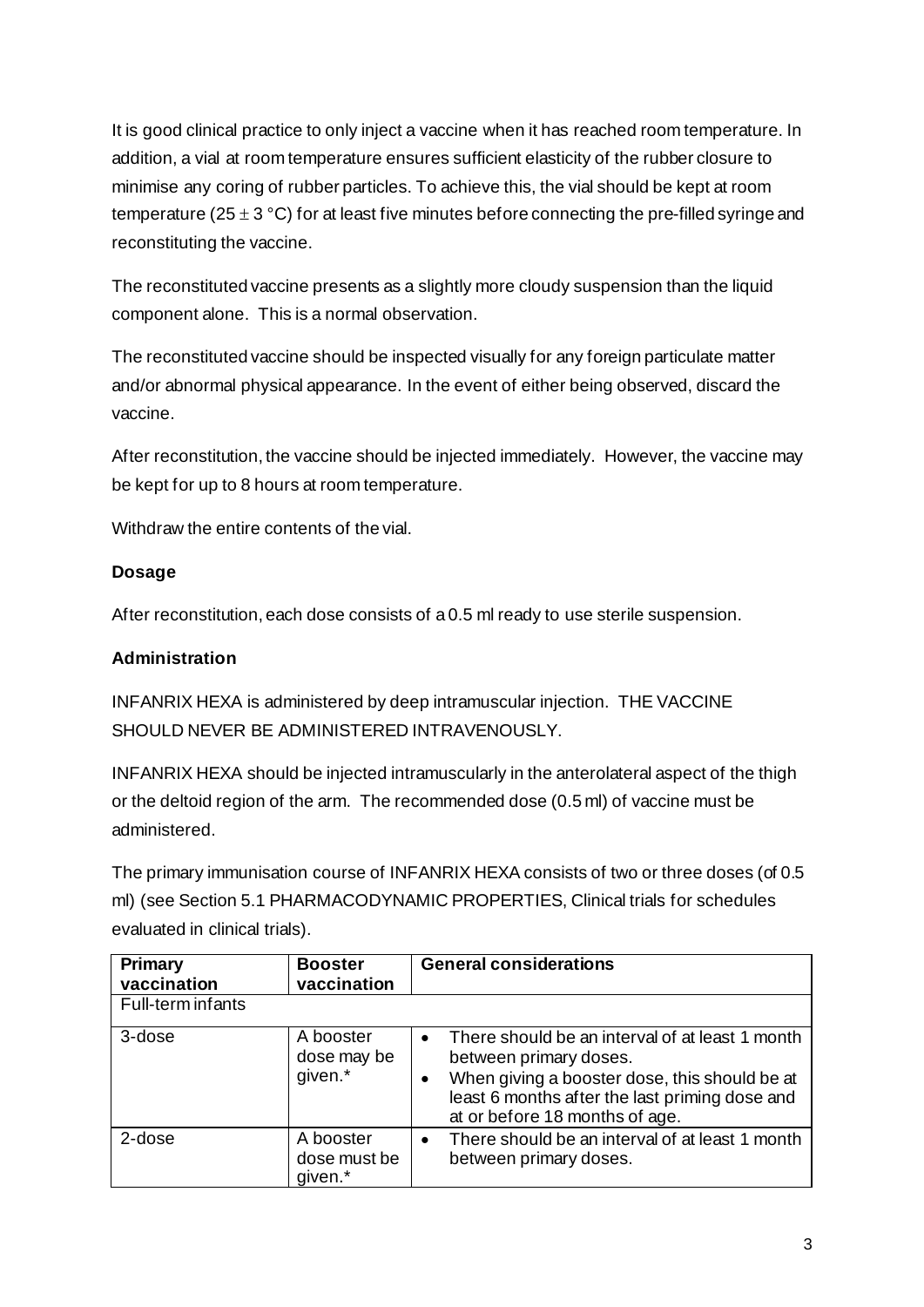|                                                                 |                                      |                        | When giving a booster dose, this should be at<br>least 6 months after the last priming dose and<br>preferably between 11 and 13 months of age.                                                                 |
|-----------------------------------------------------------------|--------------------------------------|------------------------|----------------------------------------------------------------------------------------------------------------------------------------------------------------------------------------------------------------|
| Preterm infants born after at least 24 weeks of gestational age |                                      |                        |                                                                                                                                                                                                                |
| 3-dose                                                          | A booster<br>dose must be<br>given.* | $\bullet$<br>$\bullet$ | There should be an interval of at least 1 month<br>between primary doses.<br>When giving a booster dose, this should be at<br>least 6 months after the last priming dose and<br>at or before 18 months of age. |

\* INFANRIX HEXA may be considered for the booster if the antigen composition is in accordance with the Australian Immunisation Handbook

Where a dose of hepatitis B vaccine is given at birth, INFANRIX HEXA can be used as a replacement for supplementary doses of hepatitis B vaccine from the age of 6 weeks. If a second dose of hepatitis B vaccine is required before this age, monovalent hepatitis B vaccine should be used.

Locally established immunoprophylactic measures against hepatitis B should be maintained.

Further guidance regarding the use of vaccines can be found in the Australian Immunisation Handbook (see Section 5.1 PHARMACODYNAMIC PROPERTIES, Clinical trials for schedules evaluated in clinical trials)

# **4.3 CONTRAINDICATIONS**

INFANRIX HEXA should not be administered to subjects with known hypersensitivity to the active substances or to any of the excipients or residues (see Section 2 QUALITATIVE AND QUANTITATIVE COMPOSITION).

INFANRIX HEXA should not be administered to subjects having shown signs of hypersensitivity after previous administration of diphtheria, tetanus, pertussis, hepatitis B, polio or Hib vaccines.

INFANRIX HEXA is contraindicated if the child has experienced encephalopathy of unknown aetiology, occurring within 7 days following previous vaccination with pertussis containing vaccine. In these circumstances pertussis vaccination should be discontinued and the vaccination should be continued with diphtheria-tetanus, hepatitis B, inactivated polio and Hib vaccines.

## **4.4 SPECIAL WARNINGS AND PRECAUTIONS FOR USE**

Do not administer INFANRIX HEXA intravascularly or intradermally.

As with other vaccines, the administration of INFANRIX HEXA should be postponed in subjects suffering from acute severe febrile illness (with fever >38.5°C). The presence of a minor infection, however, is not a contraindication.

It is good clinical practice that immunisation should be preceded by a review of the medical history (especially with regard to previous immunisation and possible occurrence of undesirable events) and a clinical examination.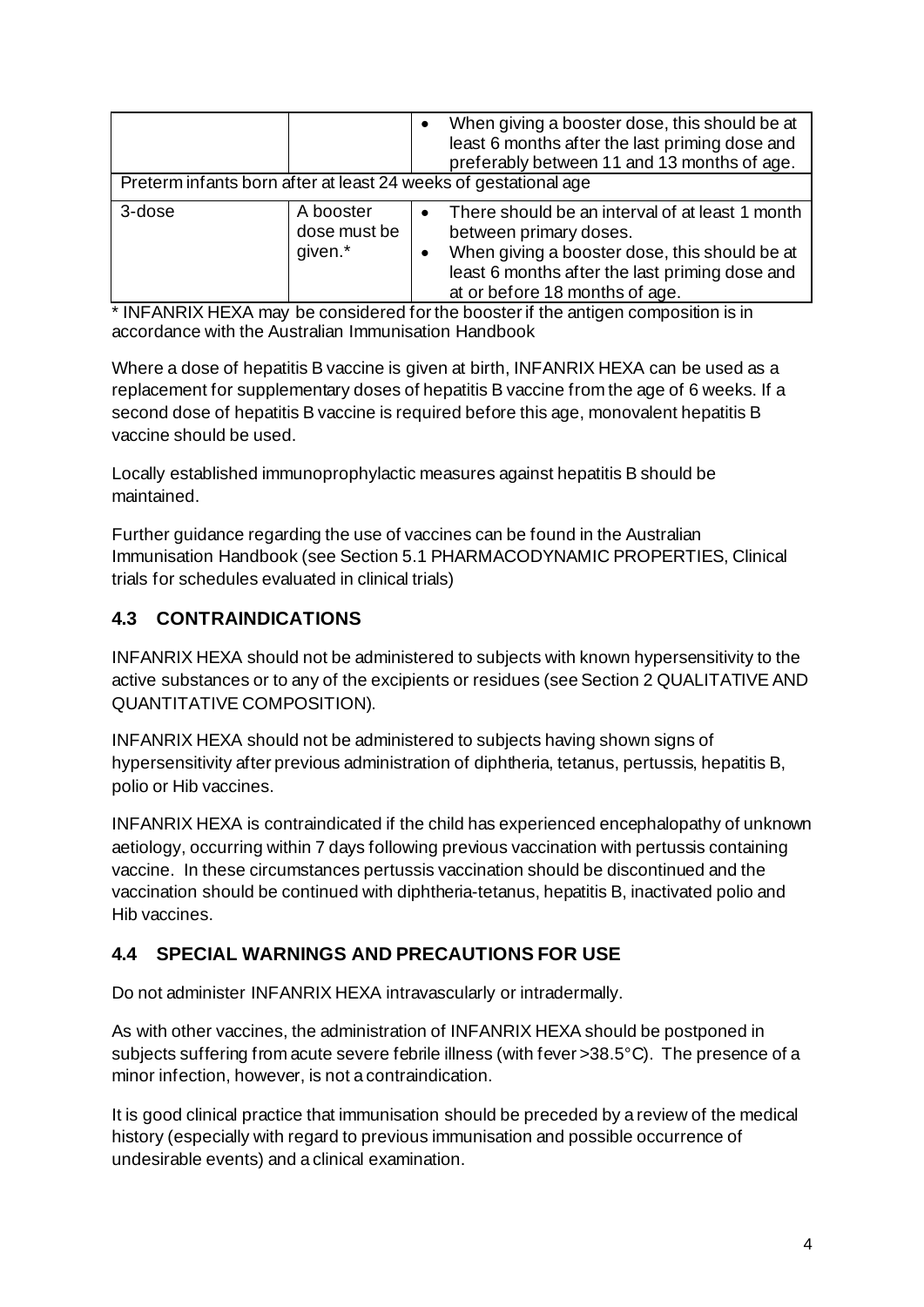A protective immune response may not be elicited in all vaccinees (see Section 5.1 PHARMACODYNAMIC PROPERTIES, Clinical trials).

INFANRIX HEXA will not prevent disease caused by pathogens other than *Corynebacterium diphtheriae*, *Clostridium tetani*, *Bordetella pertussis*, hepatitis B virus, poliovirus or *Haemophilus influenzae* type b. However, it can be expected that hepatitis D will be prevented by immunisation as hepatitis D (caused by the delta agent) does not occur in the absence of hepatitis B infection. The vaccine will not prevent infection caused by other agents such as hepatitis A, hepatitis C and hepatitis E and other pathogens known to infect the liver.

If any of the following events are known to have occurred in temporal relation to receipt of whole cell or acellular pertussis-containing vaccine, the decision to give further doses of vaccine containing the pertussis component should be carefully considered:

- Temperature of ≥40.0°C within 48 hours, not due to another identifiable cause.
- Collapse or shock-like state (hypotonic-hyporesponsive episode) within 48 hours of vaccination.
- Persistent, inconsolable crying lasting ≥ 3 hours, occurring within 48 hours of vaccination.
- Convulsions with or without fever, occurring within 3 days of vaccination.

No data currently exist on use of INFANRIX HEXA in these children. There may be circumstances, such as a high incidence of pertussis, when the potential benefits outweigh possible risks, particularly since these events are not associated with permanent sequelae.

In children with progressive neurological disorders, including infantile spasms, uncontrolled epilepsy or progressive encephalopathy, it is better to defer pertussis (Pa or Pw) immunisation until the condition is corrected or stable. However, the decision to give pertussis vaccine must be made on an individual basis after careful consideration of the risks and benefits.

As with all injectable vaccines, appropriate medical treatment and supervision should always be readily available in case of a rare anaphylactic reaction following the administration of the vaccine.

INFANRIX HEXA should be administered with caution to subjects with thrombocytopenia or a bleeding disorder since bleeding may occur following an intramuscular injection in these subjects.

A history of febrile convulsions, a family history of convulsions, or Sudden Infant Death Syndrome (SIDS) do not constitute contra-indications for the use of INFANRIX HEXA. Vaccinees with a history of febrile convulsions should be closely followed up as such adverse events may occur within 2 to 3 days post vaccination.

Data from clinical studies indicate that, when INFANRIX HEXA is co-administered with pneumococcal conjugate vaccine, the rate of febrile reactions is higher compared to that occurring following the administration of INFANRIX HEXA alone.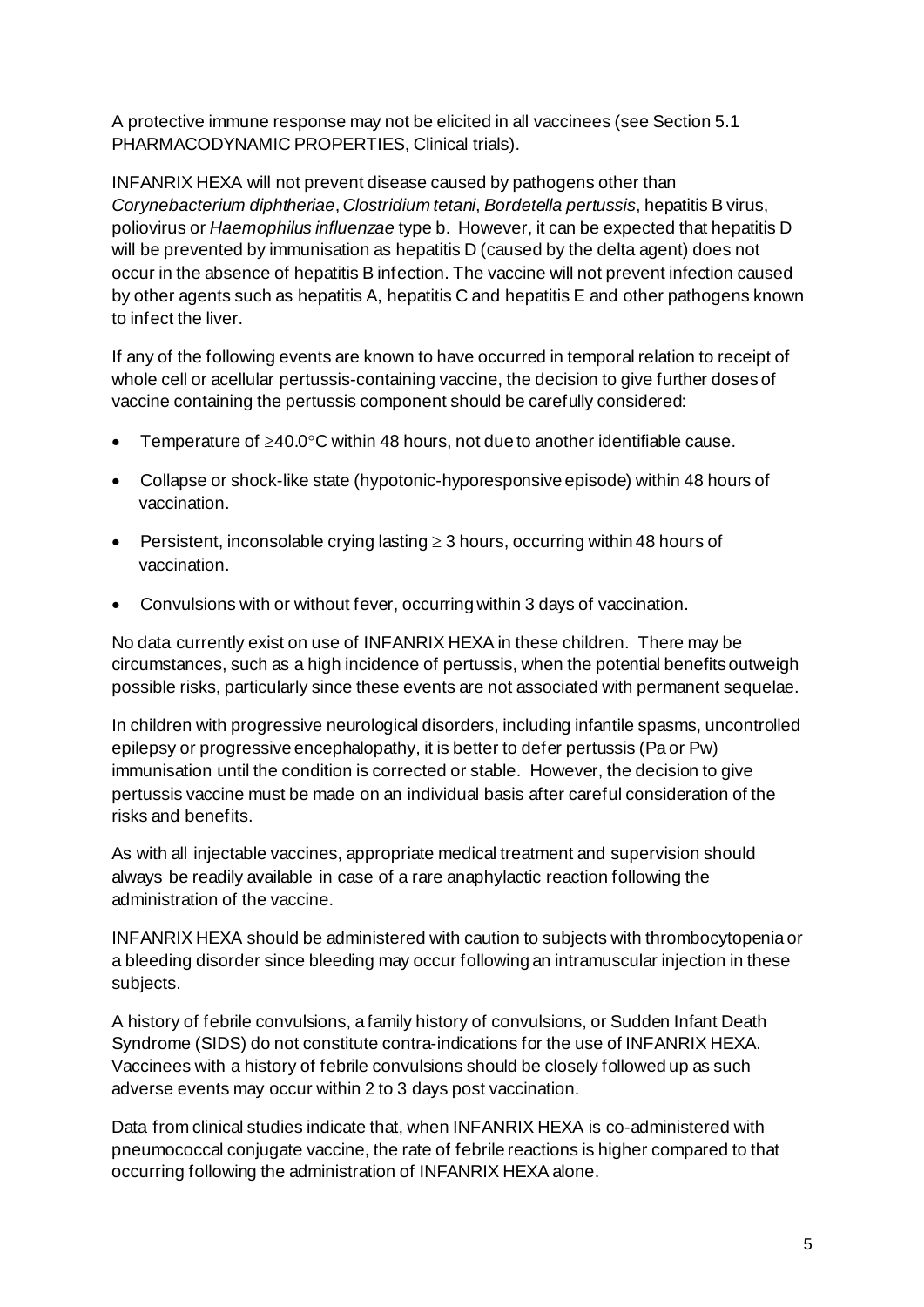Increased reporting rates of convulsions (with or without fever) and hypotonic hyporesponsive episode (HHE) were observed with concomitant administration of INFANRIX HEXA and Prevenar 13 (see Section 4.8 ADVERSE EEFECTS (UNDESIRABLE EFFECTS)).

Antipyretic treatment should be initiated according to local treatment guidelines.

Syncope (fainting) can occur following, or even before, any vaccination as a psychogenic response to the needle injection. It is important that procedures are in place to avoid injury from faints.

INFANRIX HEXA should not be administered at birth. Infants born of HBsAg positive mothers should receive hepatitis B immune globulin and hepatitis B vaccine at birth.

The Hib component of the vaccine does not protect against diseases due to other strains of *Haemophilus influenzae* or against meningitis caused by other organisms.

#### **Special Populations**

Human Immunodeficiency Virus (HIV) infection is not considered as a contra-indication. However in patients with immunodeficiency or in patients receiving immunosuppressive therapy, the expected immunologic response may not be achieved. No data currently exist on use of INFANRIX HEXA in these patients.

#### **Preterm Infants**

Clinical data indicate that INFANRIX HEXA can be given to preterm infants, however, as expected in this population, a lower immune response has been observed for some antigens (see Section 4.8 ADVERSE EFFECTS (UNDESIRABLE EFFECTS and Section 5.1 PHARMACODYNAMIC PROPERTIES, Clinical Trials).

The potential risk of apnoea and the need for respiratory monitoring for 48-72h should be considered when administering the primary immunisation series to very preterm infants (born ≤ 28 weeks of gestation) and particularly for those with a previous history of respiratory immaturity. As the benefit of vaccination is high in these infants, vaccination should not be withheld or delayed.

Native populations (native Alaskans, native American Indians) with a high incidence of *Haemophilus influenzae* type b disease have shown a reduced antibody response to *Haemophilus influenzae* type b conjugate vaccines. The immunogenicity of INFANRIX HEXA has not been studied in the Australian indigenous population and the possibility of a lower antibody response to the Hib component, than that seen in clinical studies, should be borne in mind.

#### **Use in the elderly**

No data available

#### **Paediatric use**

See Section 4.4 SPECIAL WARNINGS AND PRECAUTIONS FOR USE.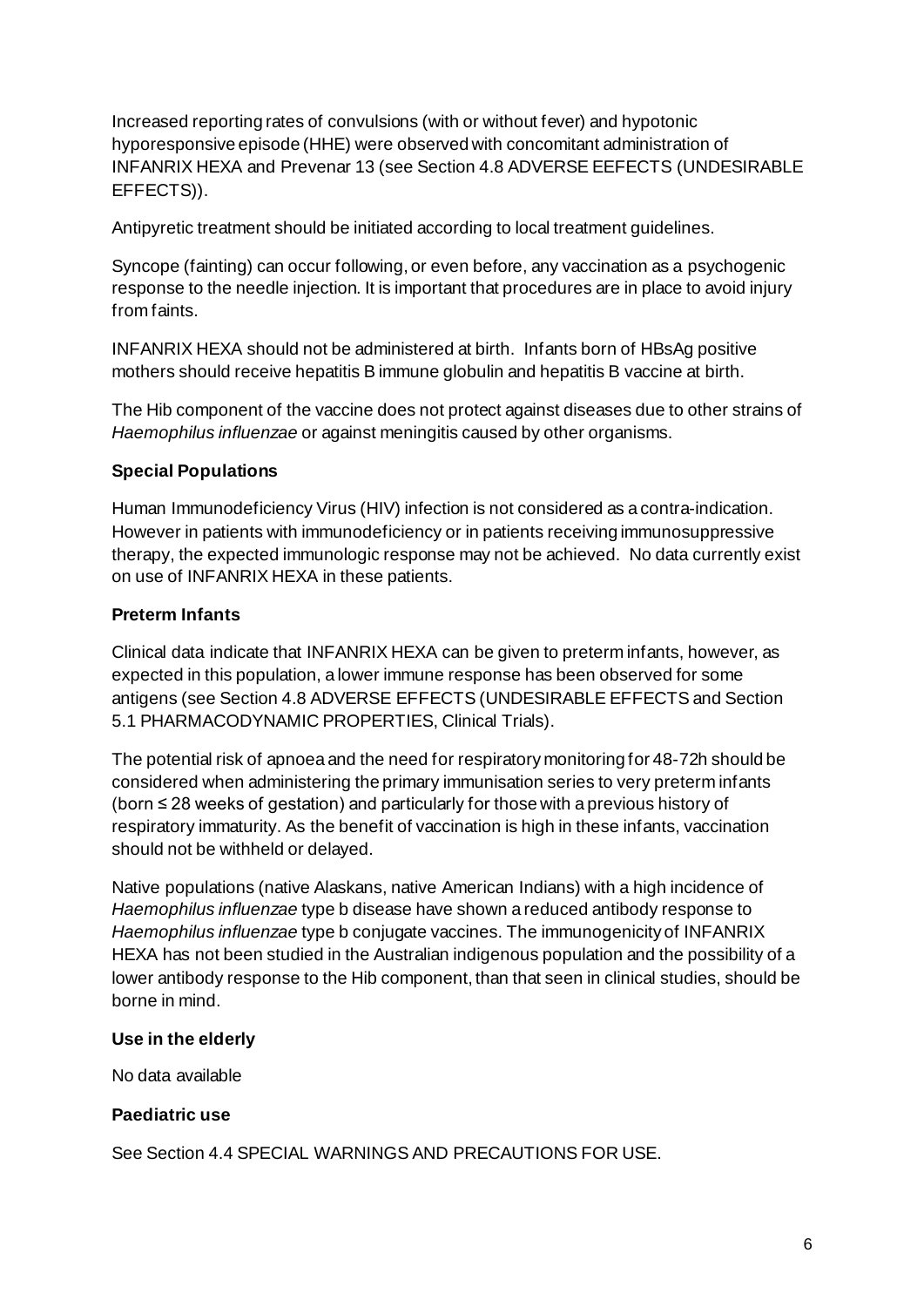### **Effects on laboratory tests**

Since the Hib capsular polysaccharide antigen is excreted in the urine a positive urine test can be observed within 2 weeks following vaccination. Other tests should be performed in order to confirm Hib infection during this period.

### **4.5 INTERACTIONS WITH OTHER MEDICINES AND OTHER FORMS OF INTERACTIONS**

INFANRIX HEXA should not be mixed with other vaccines in the same syringe.

INFANRIX HEXA can be given concomitantly with pneumococcal conjugate, MenC conjugate, MenACWY conjugate, MenB, rotavirus, measles, mumps, rubella and varicella vaccines. Data have shown no clinically relevant interference in the antibody response to each of the individual antigens.

When Infanrix hexa was co-administered with MenB and pneumococcal conjugate vaccines, inconsistent results were seen across studies for responses to inactivated poliovirus type 2 and pneumococcal conjugate serotype 6B antigen and to the pertussis pertactin antigen but these data do not suggest clinically significant interference.

Data from clinical studies indicate that, when INFANRIX HEXA is co-administered with pneumococcal conjugate vaccine, the rate of febrile reactions is higher compared to that occurring following the administration of INFANRIX HEXA alone. (see Section 4.4 SPECIAL WARNINGS AND PRECAUTIONS FOR USE).

Data from clinical studies indicate a more frequent occurrence of fever, pain at the injection site, appetite lost and irritability when Infanrix hexa is co-administered with MenB vaccine and 7-valent pneumococcal conjugate vaccine.

# **4.6 FERTILITY, PREGNANCY AND LACTATION**

#### **Effects on fertility**

No data available

#### **Use in pregnancy**

#### **(Pregnancy Category B2)**

As INFANRIX HEXA is not intended for use in adults, adequate human data on use during pregnancy and adequate animal reproduction studies are not available.

#### **Use in lactation**

As INFANRIX HEXA is not intended for use in adults, adequate human data on use during lactation are not available.

## **4.7 EFFECTS ON ABILITY TO DRIVE AND USE MACHINES**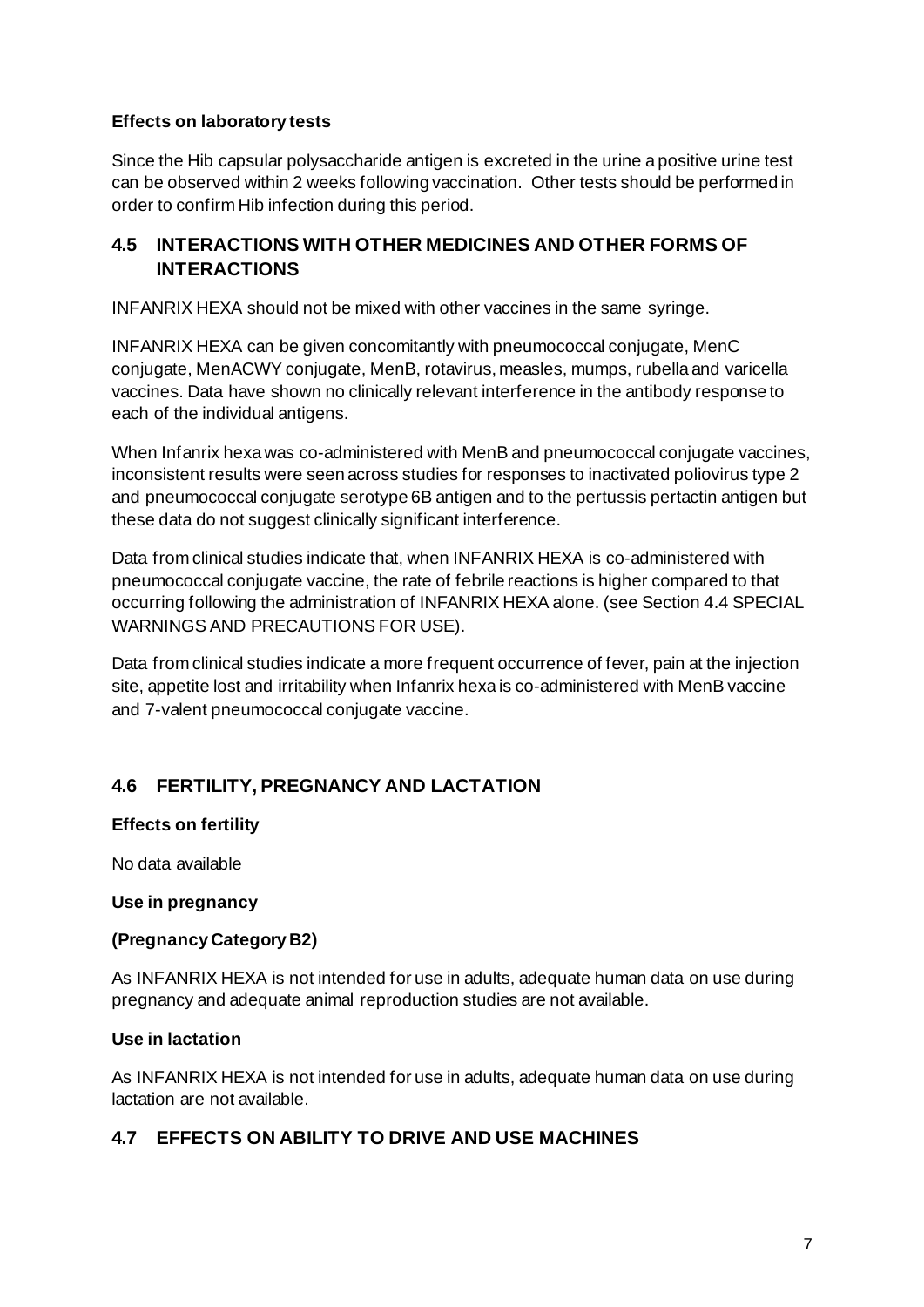The effects of this medicine on a person's ability to drive and use machines were not assessed as part of its registration.

# **4.8 ADVERSE EFFECTS (UNDESIRABLE EFFECTS)**

### **Clinical trial experience**

The safety profile presented below is based on data from more than 16,000 subjects.

As has been observed for DTPa and DTPa-containing combinations, an increase in local reactogenicity and fever was reported after booster vaccination with INFANRIX HEXA with respect to the primary course. The below table contains data from subjects receiving booster vaccinations and those receiving primary doses.

Adverse reactions reported are listed according to the following frequency:

Very common: ≥ 1/10

Common:  $\geq 1/100$  to < 1/10

Uncommon: ≥ 1/1000 to < 1/100

Rare: ≥ 1/10000 to < 1/1000

Very rare: < 1/10000

| <b>System Organ Class</b>    | <b>Frequency</b> | <b>Adverse reactions</b>           |
|------------------------------|------------------|------------------------------------|
| Infections and infestations  | Common           | upper respiratory tract infection  |
| Immune disorders             | Very rare        | Allergic reactions and             |
|                              |                  | anaphylactoid reactions            |
|                              |                  | (including dermatitis and          |
|                              |                  | urticaria*)                        |
| Metabolism and nutrition     | Very common      | appetite lost                      |
| disorders                    |                  |                                    |
| Psychiatric disorders        | Very common      | irritability, crying abnormal,     |
|                              |                  | restlessness                       |
|                              | Common           | nervousness                        |
| Nervous system disorders     | Very common      | somnolence                         |
|                              | Very rare        | convulsions (with or without       |
|                              |                  | fever)***                          |
| Respiratory, thoracic and    | Common           | Bronchitis, rhinitis               |
| mediastinal disorders        | Uncommon Rare    | bronchospasm, laryngitis, stridor, |
|                              |                  | cough*                             |
|                              |                  |                                    |
| Gastrointestinal disorders   | Common           | vomiting, diarrhoea, enteritis,    |
|                              |                  | gastroenteritis                    |
|                              | Uncommon         | abdominal pain, constipation       |
| Skin and subcutaneous tissue | Common           | pruritus*                          |
| disorders                    | Rare             | rash                               |
|                              | Very rare        | dermatitis, urticaria*             |
| Vision                       | Uncommon         | conjunctivitis                     |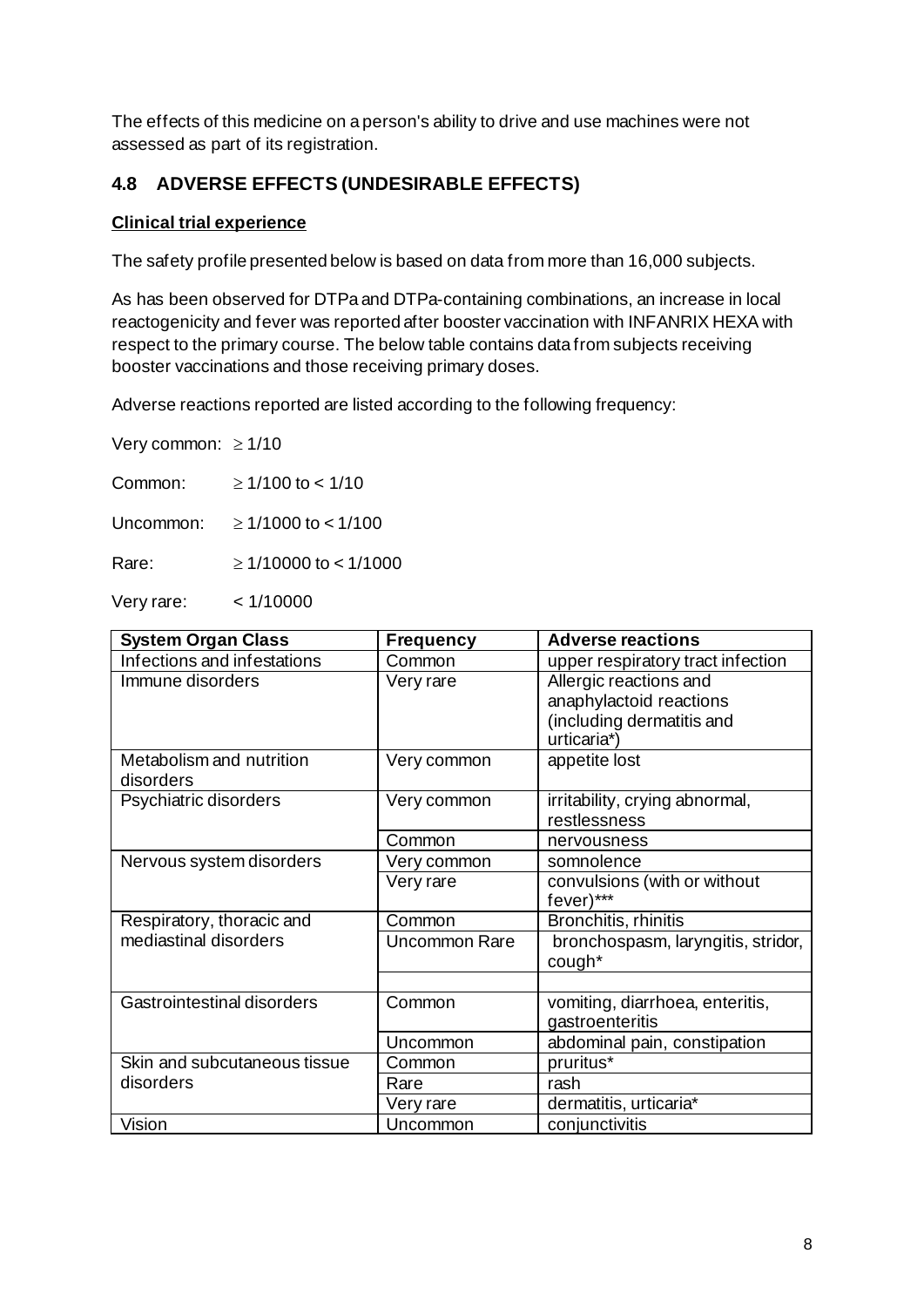| General disorders and<br>administration site conditions | Very common | pain, redness, local swelling at<br>the injection site ( $\leq$ 50 mm), fever<br>$\geq$ 38°C,                                  |
|---------------------------------------------------------|-------------|--------------------------------------------------------------------------------------------------------------------------------|
|                                                         | Common      | local swelling at the injection site<br>$(> 50$ mm)**, fever $> 39.5$ °C,<br>injection site reactions, including<br>induration |
|                                                         | Uncommon    | diffuse swelling of the injected<br>limb, sometimes involving the<br>adjacent joint**, fatigue                                 |

\* observed only with other GSK DTPa-containing vaccines

\*\* Children primed with acellular pertussis vaccines are more likely to experience swelling reactions after booster administration in comparison with children primed with whole cell vaccines. These reactions resolve over an average of 4 days.

\*\*\* Analysis of postmarketing reporting rates suggests a potential increased risk of convulsions (with or without fever) and HHE when comparing groups which reported use of INFANRIX HEXA with Prevenar 13 to those which reported use of INFANRIX HEXA alone.

### **Post marketing experience**

The following drug-related adverse reactions were reported during post-marketing surveillance:

| <b>System Organ Class</b>                               | <b>Frequency</b> | <b>Adverse reactions</b>                                                                                                                             |
|---------------------------------------------------------|------------------|------------------------------------------------------------------------------------------------------------------------------------------------------|
| Blood and lymphatic system<br>disorders                 | Rare             | lymphadenopathy, thrombocytopenia                                                                                                                    |
| Immune system disorders                                 | Rare             | allergic reactions (including<br>anaphylactic and anaphylactoid<br>reactions)                                                                        |
| Nervous system disorders                                | Rare             | convulsions (with or without fever),<br>collapse or shock-like state<br>(hypotonic hyporesponsive<br>episode)***                                     |
| Respiratory, thoracic and mediastinal<br>disorders      | Rare             | apnoea*[see Section 4.4 SPECIAL<br><b>WARNINGS AND PRECAUTIONS</b><br>FOR USE for apnoea in very preterm<br>infants ( $\leq$ 28 weeks of gestation)] |
| Skin and subcutaneous tissue<br>disorders               | Rare             | angioneurotic oedema*                                                                                                                                |
| General disorders and administration<br>site conditions | Rare             | extensive swelling reactions,<br>swelling of the entire injected limb**,<br>vesicles at the injection site                                           |

\* Observed only with other GSK DTPa-containing vaccines

\*\* Children primed with acellular pertussis vaccines are more likely to experience swelling reactions after booster administration in comparison with children primed with whole cell vaccines. These reactions resolve over an average of 4 days.

\*\*\*Analysis of postmarketing reporting rates suggests a potential increased risk of convulsions (with or without fever) and HHE when comparing groups which reported use of INFANRIX HEXA with Prevenar 13 to those which reported use of INFANRIX HEXA alone.

### Safety in preterm infants:

INFANRIX HEXA has been administered to more than 1000 preterm infants (born after a gestation period of 24 to 36 weeks) in primary vaccination studies and in more than 200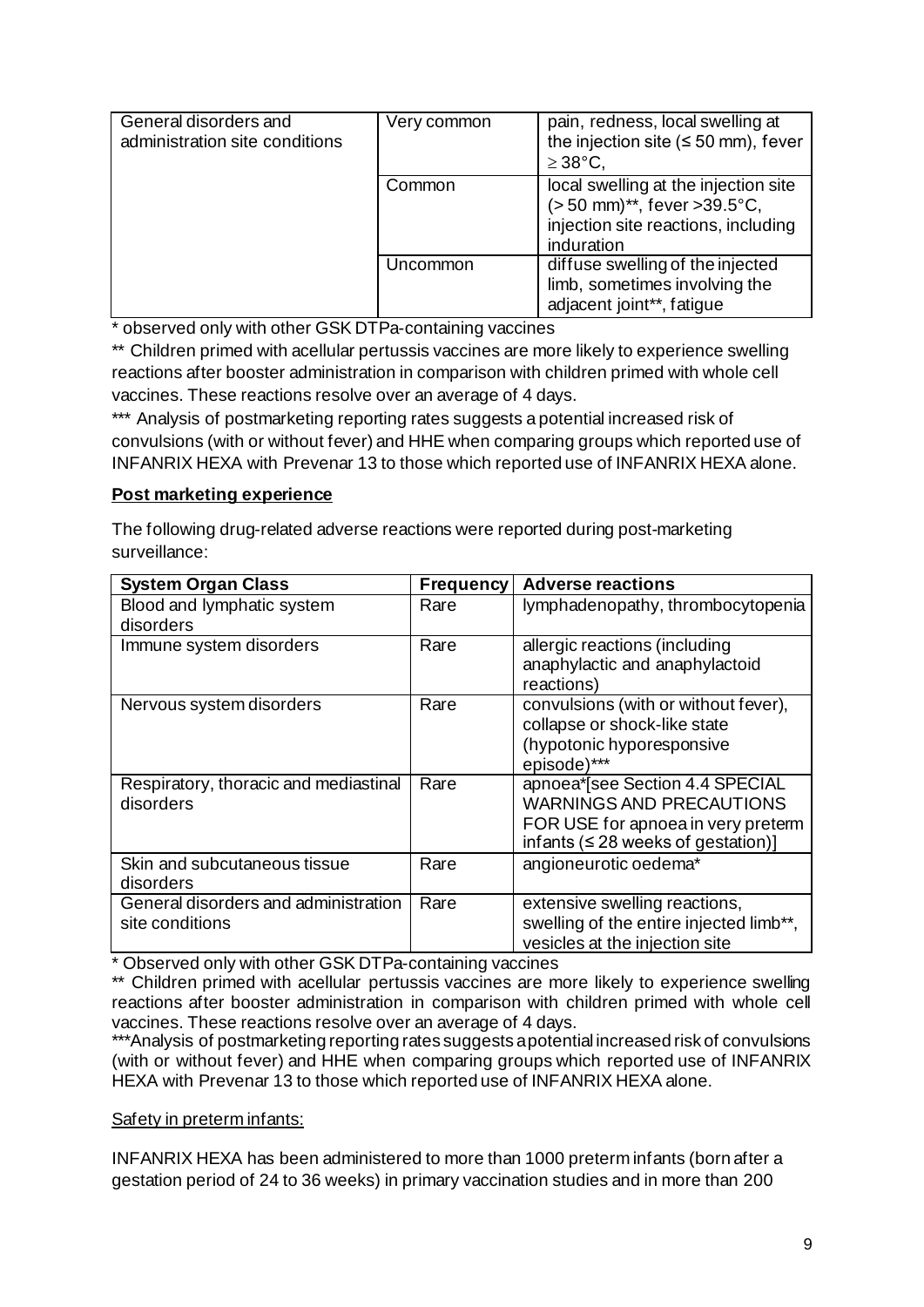preterm infants as a booster dose in the second year of life. In comparative studies, similar rates of symptoms were observed in preterm and full-term infants.

## Safety in infants and toddlers born to mothers vaccinated with dTpa during pregnancy

In two clinical studies, Infanrix hexa has been administered to more than 500 subjects born to mothers vaccinated with dTpa (n=341) or placebo (n=346) during the third trimester of pregnancy. The safety profile of Infanrix hexa was similar regardless of exposure/nonexposure to dTpa during pregnancy.

## Experience with hepatitis B vaccine which is the same antigen used in INFANRIX HEXA:

Meningitis, allergic reactions mimicking serum sickness, paralysis, encephalitis, encephalopathy, neuropathy, neuritis, hypotension, vasculitis, lichen planus, erythema multiforme, arthritis and muscular weakness, Guillain-Barré syndrome have been reported during post-marketing surveillance following GlaxoSmithKline Biologicals' hepatitis B vaccine in infants < 2 years old. The causal relationship to the vaccine has not been established.

## **Reporting suspected adverse effects**

Reporting suspected adverse reactions after registration of the medicinal product is important. It allows continued monitoring of the benefit-risk balance of the medicinal product. Healthcare professionals are asked to report any suspected adverse reactions at [www.tga.gov.au/reporting-problems.](http://www.tga.gov.au/reporting-problems)

# **4.9 OVERDOSE**

For information on the management of overdose, contact the Poisons Information Centre on 13 11 26 (Australia).

# **5 PHARMACOLOGICAL PROPERTIES**

# **5.1 PHARMACODYNAMIC PROPERTIES**

## **Mechanism of action**

INFANRIX HEXA provides immunity against diphtheria, tetanus, pertussis, hepatitis B, poliovirus and Haemophilus influenzae type b by inducing the production of antibodies and the ability to mount an immunological memory.

## **Clinical trials**

# *Immunogenicity*

The immunogenicity of INFANRIX HEXA has been evaluated in clinical studies from 6 weeks of age. The vaccine was assessed in 2-dose and 3-dose priming schedules and as a booster dose. The results of these clinical studies are summarised in the tables below:

After a 3-dose primary vaccination schedule, at least 95.7% of infants had developed seroprotective or seropositive antibody levels against each of the vaccine antigens. After booster vaccination (post-dose 4), at least 98.4% of children had developed seroprotective or seropositive antibody levels against each of the vaccine antigens.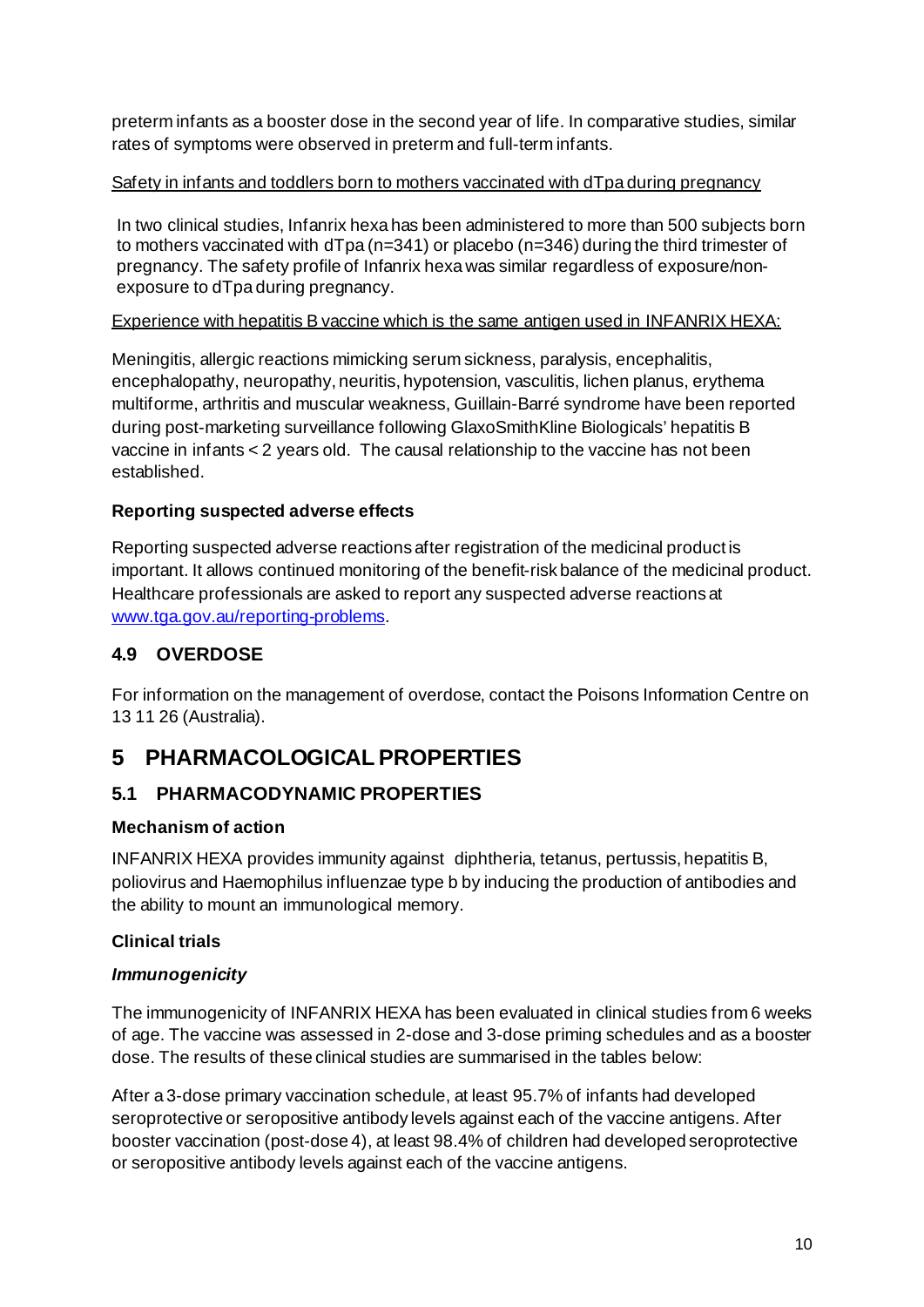| Percentage of subjects with antibody titres ≥ assay cut-off one month after 3-dose |
|------------------------------------------------------------------------------------|
| primary and booster vaccination with INFANRIX HEXA                                 |

| <b>Antibody</b><br>(cut-off)                              | Post-dose 3                                           |                                                        |                                                        |                                                       | Post-dose 4<br>(Booster<br>vaccination<br>during the<br>second year of<br>life following a 3-<br>dose primary<br>course) |
|-----------------------------------------------------------|-------------------------------------------------------|--------------------------------------------------------|--------------------------------------------------------|-------------------------------------------------------|--------------------------------------------------------------------------------------------------------------------------|
|                                                           | $2 - 3 - 4$<br>months<br>$N = 196$<br>(2)<br>studies) | $2 - 4 - 6$<br>months<br>$N = 1693$<br>(6)<br>studies) | $3 - 4 - 5$<br>months<br>$N = 1055$<br>(6)<br>studies) | $6 - 10 - 14$<br>weeks<br>$N = 265$<br>$(1$ study $)$ | $N = 2009$<br>(12 studies)                                                                                               |
|                                                           | %                                                     | $\%$                                                   | $\frac{9}{6}$                                          | $\frac{0}{6}$                                         | $\overline{\frac{9}{6}}$                                                                                                 |
| Anti-diphtheria<br>$(0.1$ IU/ml) $\dagger$                | 100.0                                                 | 99.8                                                   | 99.7                                                   | 99.2                                                  | 99.9                                                                                                                     |
| <b>Anti-tetanus</b><br>$(0.1$ IU/ml) $\dagger$            | 100.0                                                 | 100.0                                                  | 100.0                                                  | 99.6                                                  | 99.9                                                                                                                     |
| <b>Anti-PT</b><br>(5 EL.U/ml)                             | 100.0                                                 | 100.0                                                  | 99.8                                                   | 99.6                                                  | 99.9                                                                                                                     |
| <b>Anti-FHA</b><br>(5 EL.U/ml)                            | 100.0                                                 | 100.0                                                  | 100.0                                                  | 100.0                                                 | 99.9                                                                                                                     |
| <b>Anti-PRN</b><br>(5 EL.U/ml)                            | 100.0                                                 | 100.0                                                  | 99.7                                                   | 98.9                                                  | 99.5                                                                                                                     |
| <b>Anti-HBs</b><br>$(10$ mlU/ml) $\dagger$                | 99.5                                                  | 98.9                                                   | 98.0                                                   | 98.5*                                                 | 98.4                                                                                                                     |
| <b>Anti-Polio type</b><br>1<br>$(1/8$ dilution) $\dagger$ | 100.0                                                 | 99.9                                                   | 99.7                                                   | 99.6                                                  | 99.9                                                                                                                     |
| <b>Anti-Polio type</b><br>2<br>$(1/8$ dilution) $\dagger$ | 97.8                                                  | 99.3                                                   | 98.9                                                   | 95.7                                                  | 99.9                                                                                                                     |
| <b>Anti-Polio type</b><br>3<br>$(1/8$ dilution) $\dagger$ | 100.0                                                 | 99.7                                                   | 99.7                                                   | 99.6                                                  | 99.9                                                                                                                     |
| <b>Anti-PRP</b><br>$(0.15 \,\mu g/ml)$ †                  | 96.4                                                  | 96.6                                                   | 96.8                                                   | 97.4                                                  | 99.7                                                                                                                     |

 $N =$  number of subjects

\* in a subgroup of infants not administered hepatitis B vaccine at birth, 77.7% of subjects had anti-HBs titres ≥ 10 mIU/ml

† cut-off accepted as indicative of protection

After a complete vaccination according to a 2-dose primary and booster schedule with INFANRIX HEXA, at least 97.9% of the subjects had developed seroprotective or seropositive antibody levels against each of the vaccine antigens.

## *Percentage of subjects with antibody titres ≥ assay cut-off one month after 2-dose primary and booster vaccination with INFANRIX HEXA*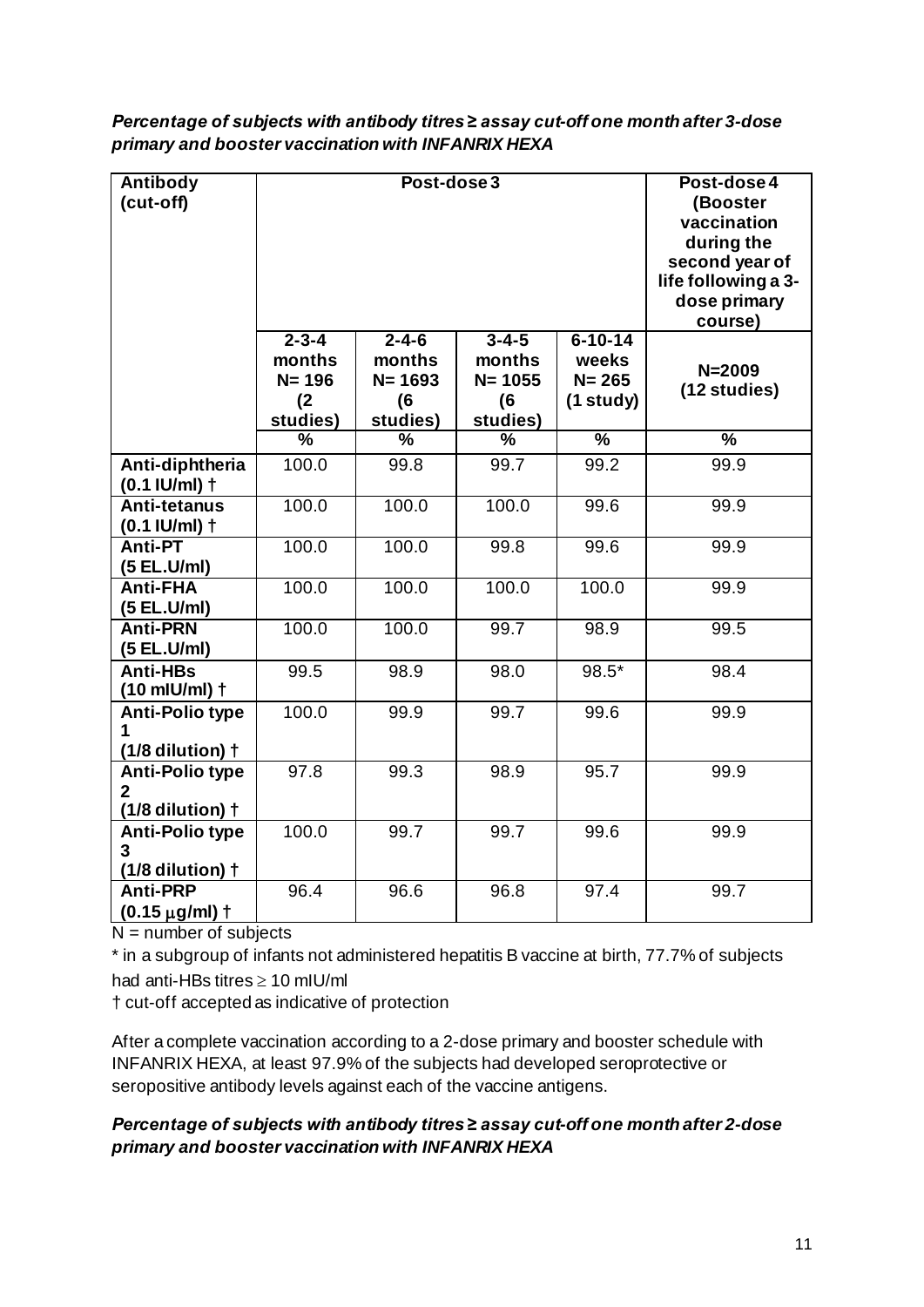| Antibody                   | Post-dose 3                   | Post-dose 3                      |
|----------------------------|-------------------------------|----------------------------------|
| (cut-off)                  | (Vaccination at 2-4-12 months | (Vaccination at 3-5-11 months of |
|                            | of age)                       | age)                             |
|                            | $N = 196$                     | $N = 532$                        |
|                            | (1 study)                     | (3 studies)                      |
|                            | %                             | %                                |
| Anti-diphtheria            | 100.0                         | 100.0                            |
| $(0.1$ IU/ml) $\dagger$    |                               |                                  |
| Anti-tetanus               | 100.0                         | 100.0                            |
| $(0.1$ IU/ml) $\dagger$    |                               |                                  |
| Anti-PT                    | 99.5                          | 100.0                            |
| (5 EL.U/ml)                |                               |                                  |
| <b>Anti-FHA</b>            | 100.0                         | 100.0                            |
| (5 EL.U/ml)                |                               |                                  |
| <b>Anti-PRN</b>            | 100.0                         | 99.2                             |
| (5 EL.U/ml)                |                               |                                  |
| <b>Anti-HBs</b>            | 99.8                          | 98.9                             |
| $(10$ mlU/ml) $\dagger$    |                               |                                  |
| <b>Anti-Polio type 1</b>   | 98.4                          | 99.8                             |
| $(1/8$ dilution) $\dagger$ |                               |                                  |
| <b>Anti-Polio type 2</b>   | 98.4                          | 99.4                             |
| $(1/8$ dilution) $\dagger$ |                               |                                  |
| Anti-Polio type 3          | 97.9                          | 99.2                             |
| $(1/8$ dilution) $\dagger$ |                               |                                  |
| <b>Anti-PRP</b>            | 100.0                         | 99.6                             |
| $(0.15 \,\mu g/ml)$ †      |                               |                                  |

 $N =$  number of subjects

† cut-off accepted as indicative of protection

Serological correlates of protection have been established for diphtheria, tetanus, polio, Hepatitis B and Hib. For pertussis there is no serological correlate of protection. However, as the immune response to pertussis antigens following INFANRIX HEXA administration is equivalent to that of INFANRIX, the protective efficacy of the two vaccines is expected to be equivalent.

## *Protective efficacy against pertussis*

The protective efficacy of the pertussis component of INFANRIX (DTPa) against WHOdefined typical pertussis (≥21 days of paroxysmal cough with laboratory confirmation) was demonstrated after 3-dose primary immunisation in the studies tabulated below:

| Study                                                  | Country | Schedule        | Vaccine<br>efficacy | Considerations                                                                                                                                                                           |
|--------------------------------------------------------|---------|-----------------|---------------------|------------------------------------------------------------------------------------------------------------------------------------------------------------------------------------------|
| Household<br>contact study<br>(prospective<br>blinded) | Germany | 3,4,5<br>months | 88.7%               | Based on data collected from<br>secondary contacts in households<br>where there was an index case with<br>typical pertussis                                                              |
| Efficacy study<br>(NIH<br>sponsored)                   | Italy   | 2,4,6<br>months | 84%                 | In a follow-up of the same cohort,<br>the efficacy was confirmed up to 60<br>months after completion of primary<br>vaccination without administration of<br>a booster dose of pertussis. |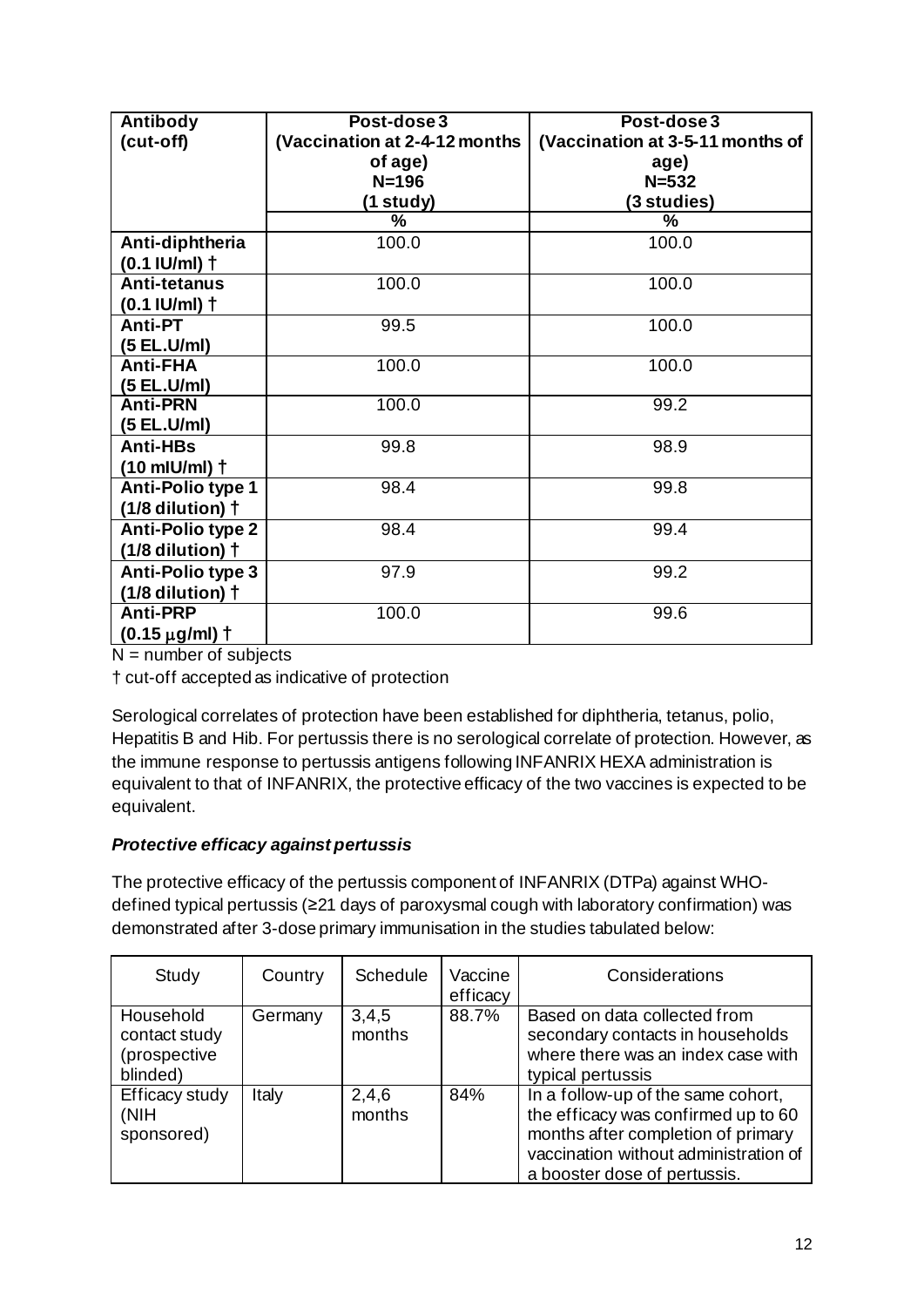### *Immunogenicity in infants and toddlers born to mothers vaccinated with dTpa during pregnancy*

The immunogenicity of INFANRIX HEXA in infants and toddlers born to healthy mothers vaccinated with dTpa at 27-36 weeks of pregnancy was evaluated in two clinical studies. INFANRIX HEXA was co-administered with a 13-valent pneumococcal conjugate vaccine to infants at 2, 4 and 6 months or 2, 3 and 4 months in three-dose primary vaccination schedules (n=241), or at 3 and 5 months or 2 and 4 months in two-dose primary vaccination schedules (n=27); and to the same infants/toddlers from 11 to 18 months as booster dose (n=229).

Post-primary and post-booster vaccination, immunological data did not show clinically relevant interference of maternal vaccination with dTpa on the infant's and toddler's responses to diphtheria, tetanus, hepatitis B, inactivated poliovirus, Haemophilus influenzae type b or pneumococcal antigens.

Lower antibody concentrations against pertussis antigens post-primary (PT, FHA and PRN) and post-booster (PT, FHA) vaccination were observed in infants and toddlers born to mothers vaccinated with dTpa during pregnancy. The fold-increases of anti-pertussis antibody concentrations from the pre-booster to the 1-month post-booster time point were in the same range for infants and toddlers born to mothers vaccinated with dTpa or with placebo, demonstrating effective priming of the immune system.

In the absence of correlates of protection for pertussis, the clinical relevance of these observations remains to be fully understood. However, current epidemiological data on pertussis disease following the implementation of dTpa maternal immunisation do not suggest any clinical relevance of this immune interference.

### *Immunogenicity in preterm infants*

The immunogenicity of INFANRIX HEXA was evaluated across three studies including approximately 300 preterm infants (born after a gestation period of 24 to 36 weeks) following a 3-dose primary vaccination course at 2, 4 and 6 months of age. The immunogenicity of a booster dose at 18 to 24 months of age was evaluated in approximately 200 preterm infants.

One month after primary vaccination at least 98.7% of subjects were seroprotected against diphtheria, tetanus and poliovirus types 1 and 2; at least 90.9% had seroprotective antibody levels against the hepatitis B, PRP and poliovirus type 3 antigens; and all subjects were seropositive for antibodies against FHA and PRN while 94.9% were seropositive for anti-PT antibodies.

One month after the booster dose at least 98.4% of subjects had seroprotective or seropositive antibody levels against each of the antigens except against PT (at least 96.8%) and hepatitis B (at least 88.7%). The response to the booster dose in terms of fold increases in antibody concentrations (15- to 235-fold), indicate that preterm infants were adequately primed for all the antigens of INFANRIX HEXA.

In a follow-up study, approximately 2.5 to 3 years after the booster dose, 85.3% of the children were still seroprotected against hepatitis B and at least 95.7% were seroprotected against the three poliovirus types and PRP.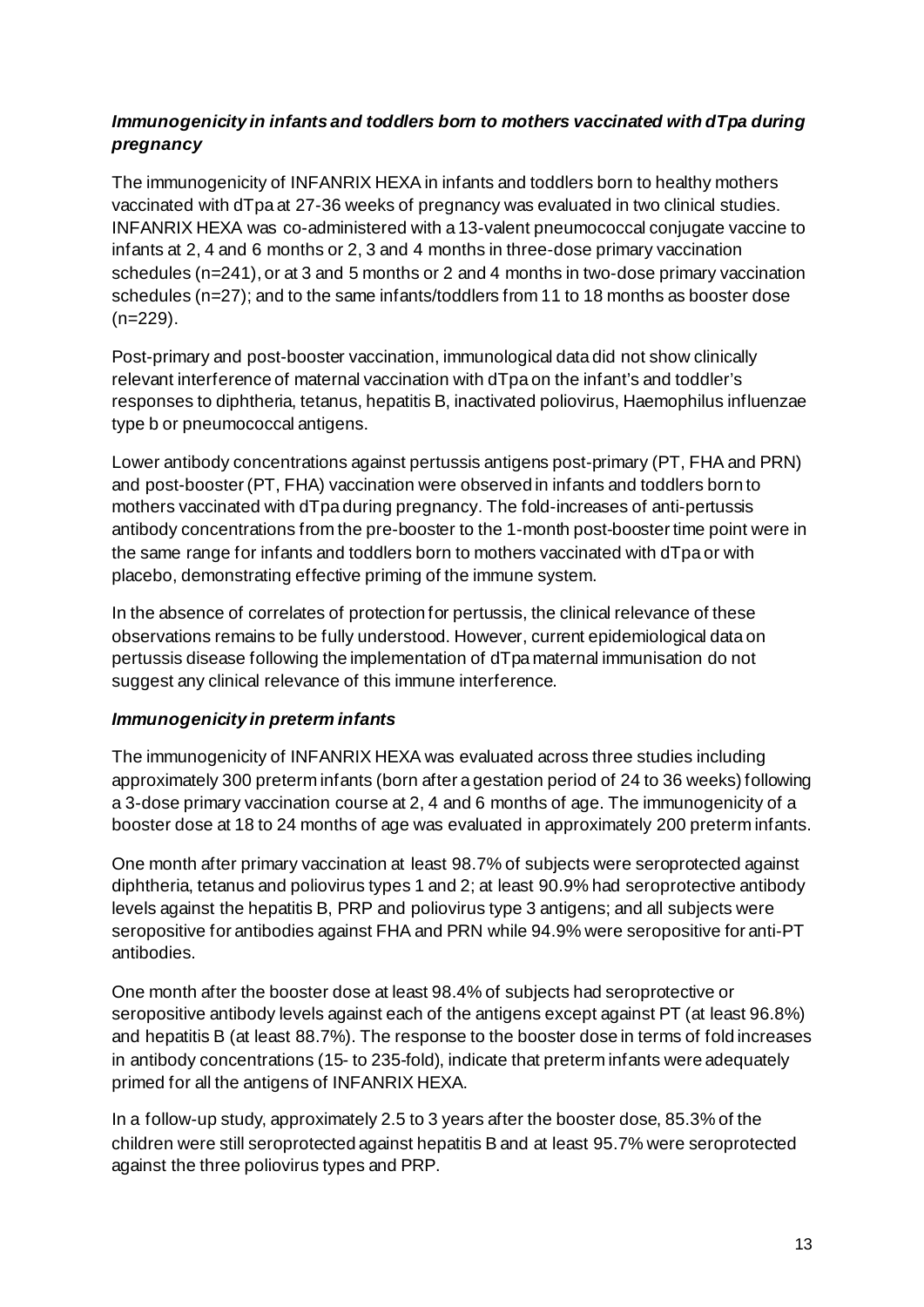#### *Persistence of the immune response*

The persistence of the immune response to a 3-dose primary and booster schedule with INFANRIX HEXA was evaluated in children 4-8 years of age. Protective immunity against the three poliovirus types and PRP was observed in at least 91.0% of children and against diphtheria and tetanus in at least 64.7% of children. At least 25.4% (anti-PT), 97.5% (anti-FHA) and 87.0% (anti-PRN) of children were seropositive against the pertussis components.

With regards to hepatitis B, seropositive antibody concentration following a 3-dose primary and booster schedule with INFANRIX HEXA have been shown to persist in ≥ 85% of subiects 4-5 years of age and in ≥72% of subjects 7-8 years of age, in ≥60% of subjects 12-13 years of age and in 53.7% of subjects 14-15 years of age. Additionally, following a 2-dose primary and booster schedule, seroprotective antibody concentrations against hepatitis B persisted in ≥ 48% of subjects 11-12 years of age.

Hepatitis B immunological memory was confirmed in children 4 to 15 years of age. These children had received INFANRIX HEXA as primary and booster vaccination in infancy, and when an additional dose of monovalent HBV vaccine was administered, protective immunity was observed in at least 93% of subjects.

### *Post Marketing Experience*

Results of long term follow-up in Sweden demonstrate that acellular pertussis vaccines are efficacious in infants when administered according to the 3 and 5 months primary vaccination schedule, with a booster dose administered at approximately 12 months. However, data indicate that protection against pertussis may be waning at 7-8 years of age. This suggests that a second booster dose of pertussis vaccine is warranted in children aged 5-7 years who have previously been vaccinated following this schedule.

The effectiveness of the Hib component of INFANRIX HEXA was investigated via an extensive post-marketing surveillance study conducted in Germany. The recommended schedule in Germany for all DTaP/Hib conjugate vaccines is a 3 dose primary series at the age of 2, 3 and 4 months with a booster at 11 to 14 months of age. Over a 7 year follow-up period, the effectiveness of the Hib components of two hexavalent vaccines, of which one was INFANRIX HEXA, was 89.6% for a full primary series and 100% for a full primary series plus booster dose (irrespective of the Hib vaccine used for priming).

INFANRIX HEXA has been the principal Hib-containing vaccine available in Italy since 2006. The vaccine is administered at 3, 5 and 11 months of age and coverage has exceeded 95%. Hib disease has continued to be well controlled, with no more than three confirmed Hib cases reported annually between 2006 and 2011 in Italian children aged less than 5 years.

## **5.2 PHARMACOKINETIC PROPERTIES**

Not relevant to vaccines

## **5.3 PRECLINICAL SAFETY DATA**

### **Genotoxicity**

No data available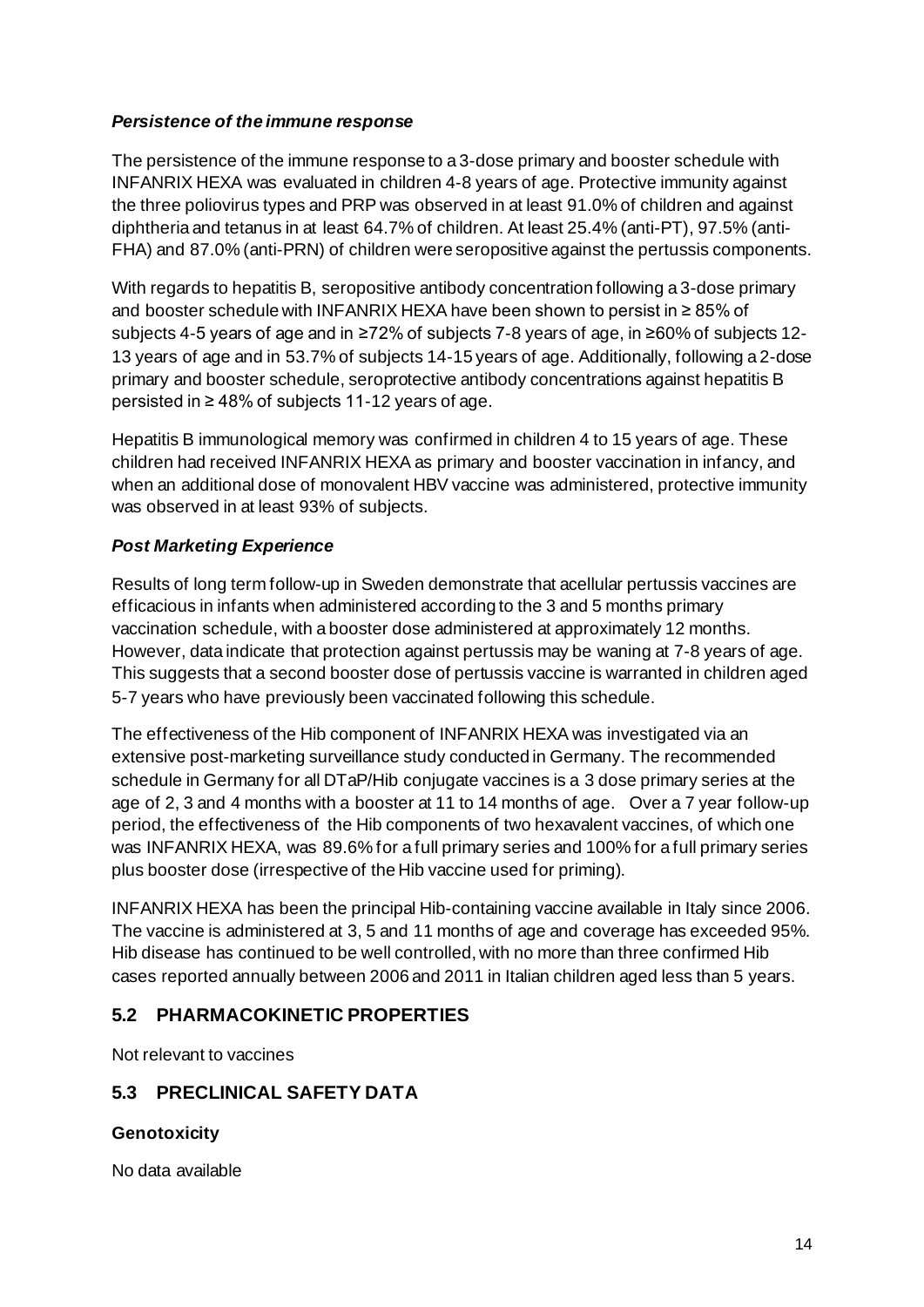## **Carcinogenicity**

No data available

# **6 PHARMACEUTICAL PARTICULARS**

## **6.1 LIST OF EXCIPIENTS**

The final vaccine also contains the excipients lactose, medium 199 (as stabiliser containing amino acids, mineral salts, vitamins and other substances), sodium chloride, aluminium hydroxide hydrate, aluminium phosphate and water for injections. The vaccine also contains the following residues: potassium chloride, polysorbate 20 and 80, formaldehyde, glycine, monobasic sodium phosphate, monobasic potassium phosphate, neomycin sulfate and polymyxin B sulfate.

### **6.2 INCOMPATIBILITIES**

See Section 4.5 INTERACTIONS WITH OTHER MEDICINES AND OTHER FORMS OF INTERACTIONS.

## **6.3 SHELF LIFE**

In Australia, information on the shelf life can be found on the public summary of the Australian Register of Therapeutic Goods (ARTG). The expiry date can be found on the packaging.

## **6.4 SPECIAL PRECAUTIONS FOR STORAGE**

INFANRIX HEXA should be stored at +2°C to +8°C.

The DTPa-HBV-IPV suspension and the reconstituted vaccine must not be frozen. Discard if it has been frozen.

Protect from light.

During transport, recommended conditions of storage must be respected.

Stability data indicate that the vaccine components are stable at temperatures up to 25°C for 72 hours. These data are intended to guide healthcare professionals in case of temporary temperature excursion only.

## **6.5 NATURE AND CONTENTS OF CONTAINER**

The DTPa-HBV-IPV suspension is presented in a pre-filled syringe.

The lyophilised Hib vaccine is presented as a white pellet in a glass vial.

The vials and pre-filled syringes are made of neutral glass type I, which conforms to European Pharmacopoeia Requirements.

This combination pack is supplied in packs of 1's or packs of 10's.

### **6.6 SPECIAL PRECAUTIONS FOR DISPOSAL**